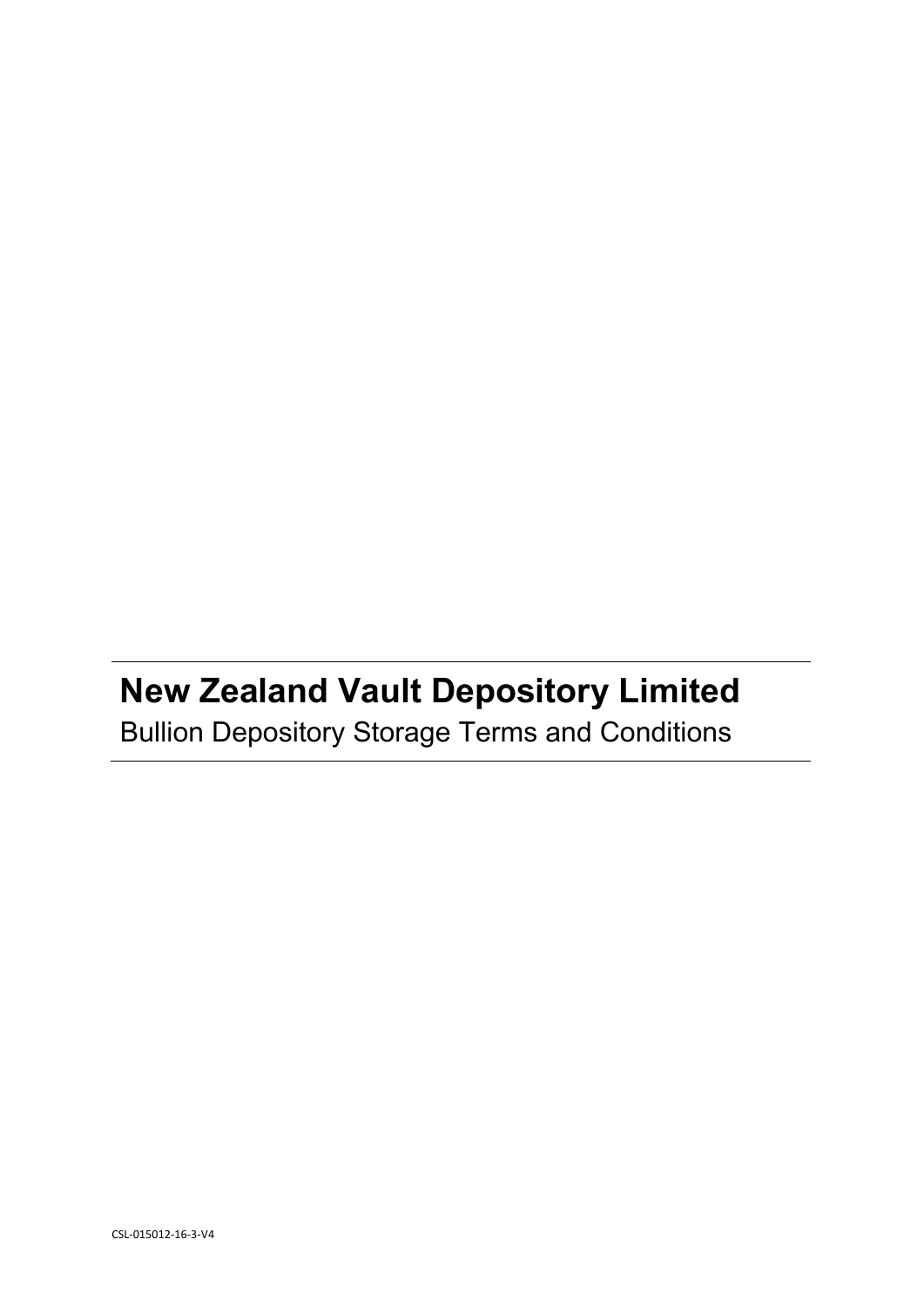# **New Zealand Vault Depository Limited**

Bullion Depository Storage Terms and Conditions

- BETWEEN **NEW ZEALAND VAULT DEPOSITORY LIMITED** *the Company*
- AND **PERSON/CORPORATION/TRUST** requesting Bullion Storage *the Proprietor*

# **FOR THE STORAGE OF BULLION IT IS AGREED**

# **1 Term of Agreement**

1.1 The term of this Agreement starts on the date the online registration is approved by the Company and ends on the date the Proprietor's bullion departs the Company's bullion depository.

# **2 Bullion Depository Facility**

- 2.1 The Company's treasury grade bullion depository shall be kept closed and locked at all times.
- 2.2 The Proprietor's bullion shall be held fully allocated and segregated in a locked safe within the Company's bullion depository allocated to the Proprietor by the Company.
- 2.3 The safe containing the Proprietor's bullion requires two codes to be entered before it can be opened.
- 2.4 One code to the safe containing the Proprietor's bullion shall be held by the Company and the other code by Crowe Australasia Limited for the Proprietor.

# **3 Storage Term**

3.1 The Storage Term starts on the date of delivery of the Proprietor's bullion to the Company's bullion depository and ends on the date the Proprietor's bullion departs the Company's bullion depository ("Storage Term").

#### **4 Storage Fee**

- 4.1 The Company will invoice the Proprietor a storage fee quarterly in arears for the bullion stored during the Storage Term.
- 4.2 The storage fee will be a specified percentage of the value of the bullion stored calculated daily.
- 4.3 The daily value of the bullion shall be the New York spot price taken at the 5:00PM EST close time. Where there is no trading on any day then the previous trading day value shall be used.
- 4.4 The Company may from time to time change the specified percentage on no less than one calendar months' written notice to the Proprietor.
- 4.5 The storage fee includes insurance and the fee for depositing and uplifting bullion charged by Crowe Australasia Limited acting on behalf of the Proprietor.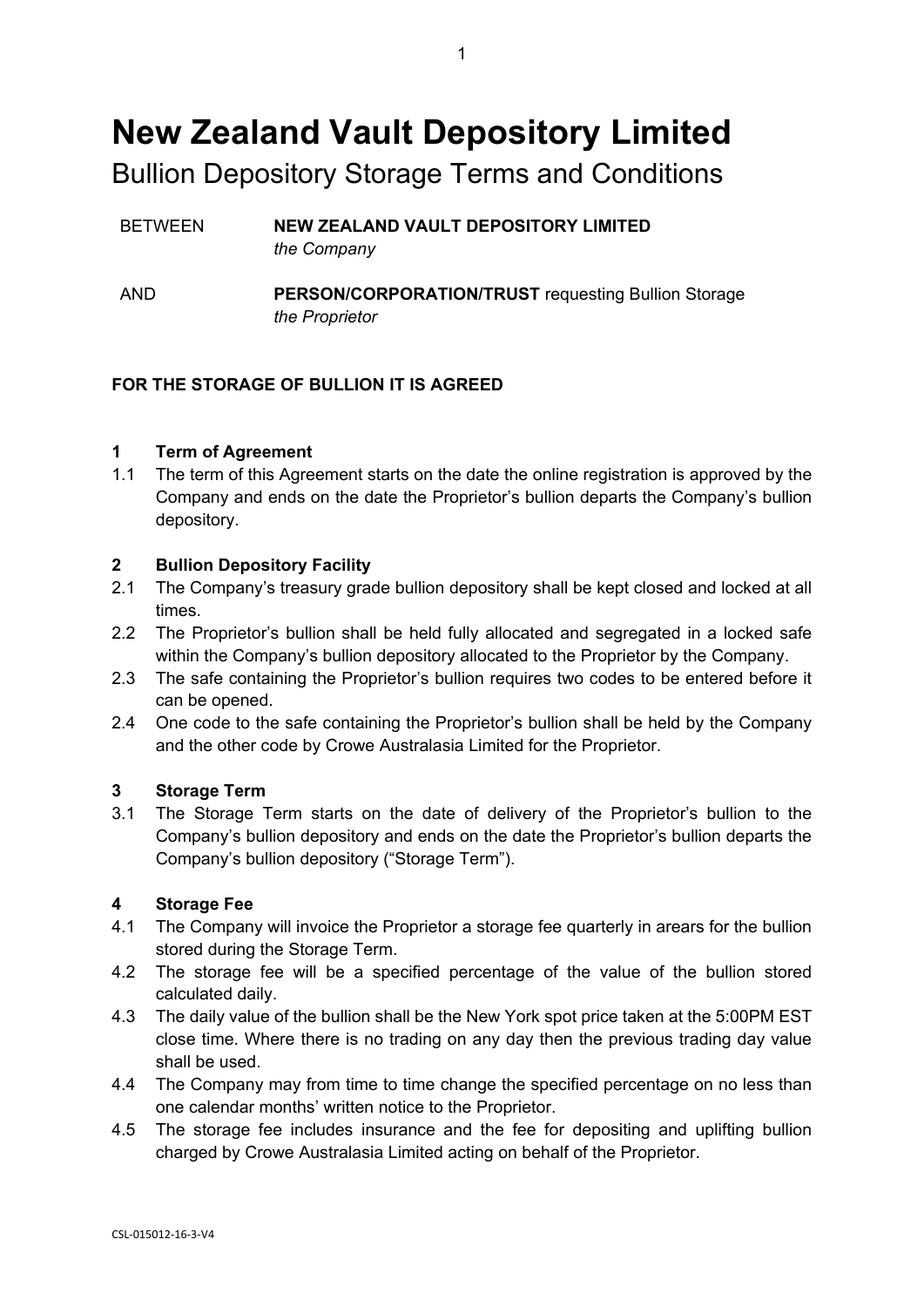# **5 Payment**

- 5.1 Payment of the storage fee is due seven days after the date of invoice.
- 5.2 The storage fee shall be automatically deducted from the Proprietor's credit card on the due date, or paid by alternative payment method agreed between the Company and the Proprietor.
- 5.3 The Proprietor is responsible for ensuring any Credit Card details in relation to their account are updated when necessary and remain valid.
- 5.4 If the storage fee is not paid in full on or before the due date or any amount received from the Proprietor's registered payment method is reversed or dishonoured then the Company may charge the Proprietor interest at 1% per month on the full amount outstanding to the company until payment is made in full.

# **6 Receipt**

6.1 The Company shall within a reasonable time after receipt of bullion arrange for a receipt to be issued to the Proprietor by Crowe Australasia Limited.

# **7 Personal Access**

- 7.1 The Proprietor shall have a right of personal access to their bullion during normal Company working hours subject to the Proprietor making a prior appointment.
- 7.2 The Proprietor's right of personal access is subject to any lien claimed over the Proprietor's bullion by the Company for monies due to the Company.
- 7.3 Access shall be in a secure viewing room at the Company's offices.
- 7.4 Upon the Proprietor's arrival at the Company's offices Crowe Australasia Limited shall with the Company's custodian enter the bullion depository, open the safe, uplift the Proprietor's bullion, and deliver it to the secure viewing room.
- 7.5 Crowe Australasia Limited will remain with the Proprietor for the duration of access.
- 7.6 Receipt by the Proprietor of any bullion uplifted shall be acknowledged in writing by the Proprietor.
- 7.7 The Company may charge a reasonable access fee.

# **8 Inspection and Uplift**

- 8.1 The Proprietor may at any time request in writing that Crowe Australasia Limited arrange to inspect or uplift the Proprietor's bullion.
- 8.2 The right to inspect and uplift the Proprietor's bullion is subject to any lien claimed by the Company for monies due to the Company.
- 8.3 Such inspection or uplift shall take place with the Company's custodian present who shall remain for the duration of access to ensure that no bullion is removed from the bullion depository except:
	- (a) with the specific written permission of the Proprietor; and
	- (b) with a receipt being issued by Crowe Australasia Limited.
- 8.4 The cost of uplift of the Proprietor's bullion is included in the storage fee but the Company may charge a reasonable fee for inspection or audit.
- 8.5 The Proprietor acknowledges that the Company is legally obliged to comply with any search warrant issued by or order made by a New Zealand Court of competent jurisdiction.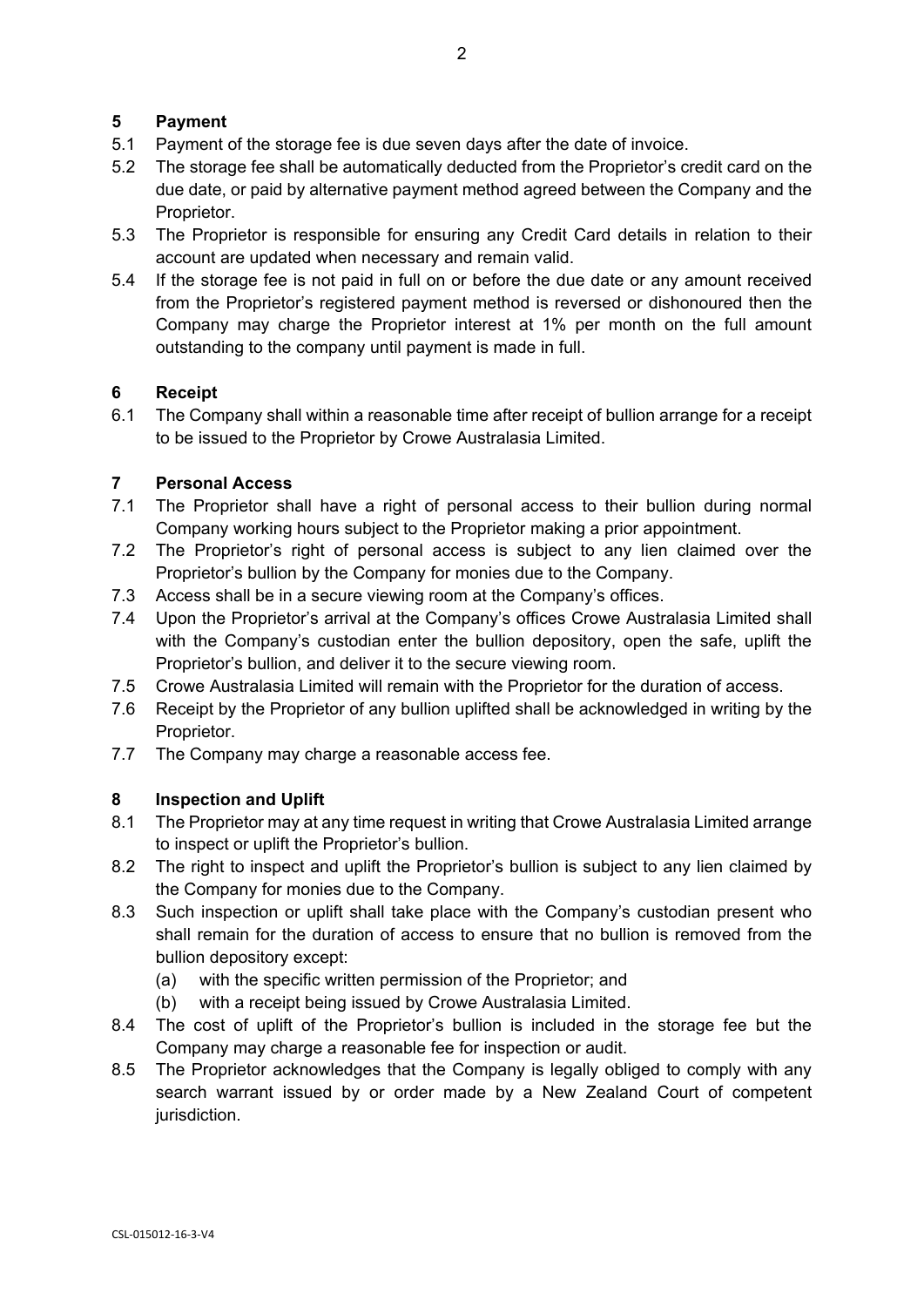# **9 Company's Right to Cancel**

9.1 The Company may cancel this Agreement on one calendar month's written notice to the Proprietor.

# **10 Proprietor's Right to Cancel**

The Proprietor may cancel this Agreement with at least one calendar month notice to the Company and advise the proposed date the bullion will depart the bullion depository, with this date being the new end of the Storage Term. The final quarterly fee will be proportionately charged to the Proprietor based on the new date for the end of the Storage Term. The Company will calculate the final amount owing, invoice the Proprietor, and process the payment on the final day of the Storage Term. The Company will then only allow for the bullion to depart the depository once the final payment has been processed and confirmed.

# **11 Arrears**

- 11.1 Whilst any monies due to the Company are in arrears, the Company may refuse to enter the Company's code to access the locked Safe in the Company's bullion depository.
- 11.2 In such circumstances the Company is claiming a lien over the Proprietor's bullion and will not allow proprietor access to and/or inspection and uplift of the Proprietor's bullion until the monies due are paid in full.
- 11.3 The Proprietor agrees to indemnify the Company against all costs, losses and expenses it incurs in exercising its rights and powers under this clause.

# **12 Insurance and Risk**

- 12.1 All bullion stored in the Company's bullion depository shall be insured with the Company's insurer which maintains a Standard & Poor's credit rating of A+ (Strong) or higher. The cost of this insurance is included in the Storage Fee.
- 12.2 The Company accepts no liability to the Proprietor for any claim by the Proprietor for breach of contract, damages in tort, damages for breach of statutory duty, or for damages for any other claim at law or in equity in relation to any uninsured loss suffered by the Proprietor.

# **13 Limitation of Liability**

- 13.1 The Company shall not be required to superintend, check or verify the bullion other than to ensure that its custodian/representative is present when access or inspection of the bullion is exercised and to obtain a receipt if any bullion is removed from the bullion depository during this access.
- 13.2 It is acknowledged by the Proprietor that the obligation of the Company is limited to the exercise of ordinary diligence to prevent access to the bullion depository other than in accordance with these terms. Neither the partial nor the total loss of the contents of the bullion depository shall raise a presumption that the bullion depository has been opened without authority or that the Company has acted without ordinary diligence or is otherwise under any liability to the Proprietor.
- 13.3 The Company is not liable for any loss or damage for delays arising from an accident or failure in the working of the bullion depository or locks or from staff absence or for any other reason.
- 13.4 The Company will use ordinary diligence in the custody of the bullion but will not be liable for losses suffered by the Proprietor due to criminal acts, fire, earthquake, flooding, war, civil disturbance, acts of God, terrorism or other events beyond its control.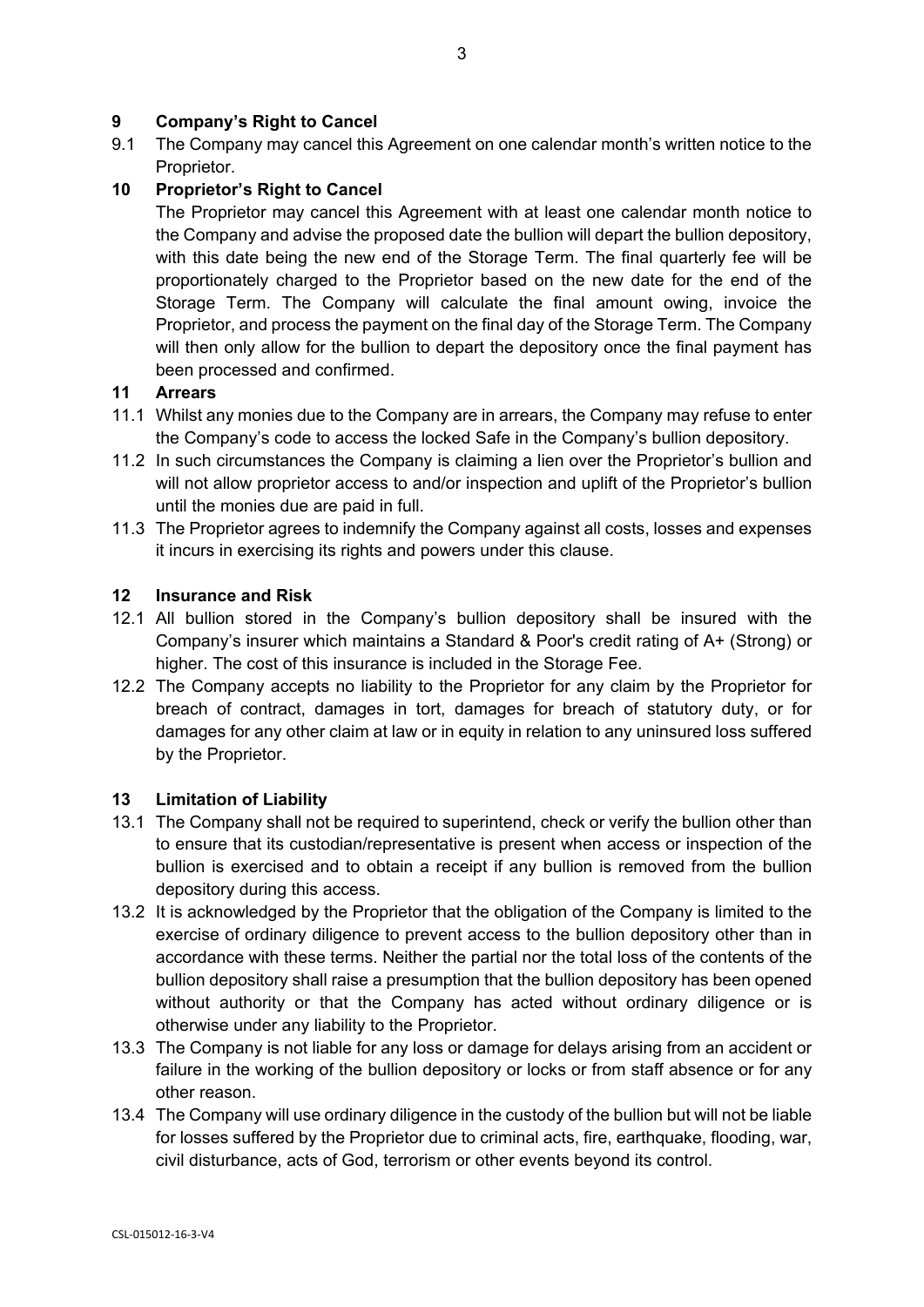# **14 Joint Proprietors**

14.1 If a Proprietor is more than one person then any one of them shall have right of access and inspection, the right to surrender and the right to appoint an agent, and each is jointly and severally liable for the performance of this Agreement. Upon death of one joint Proprietor the survivor(s) are the only parties capable of exercising the Proprietor's rights.

# **15 Corporate Proprietor**

15.1 If the Proprietor is a corporation or an entity other than a natural person the right of access and inspection and the right to surrender must be vested in such officer or officers of the corporation or such other person or persons as the Proprietor nominates for that purpose, including Crowe Australasia Limited.

#### **16 Death of Proprietor**

16.1 On the death of an individual Proprietor only the legal personal representative is entitled to exercise the rights of the Proprietor. If the Proprietor dies in New Zealand, the Company shall be entitled to sight a Grant of Probate or Letters of Administration before allowing access, and inspection of uplift of the stored bullion. Where a Proprietor dies outside New Zealand the Company may require that Probate or Letters of Administration be resealed in New Zealand.

### **17 Assignment**

17.1 The Proprietor has no right to assign or transfer its rights under this Agreement.

#### **18 Notices**

18.1 Any notice to the Proprietor shall be deemed to have been received if posted by ordinary post to the Proprietor's address or to the most recent address notified in writing to the Company. The Company shall also be entitled to give notice by email where the Proprietor has given an email address for that purpose.

#### **19 Proper Law**

19.1 The legal relationship between the Proprietor and the Company shall be governed by the laws of New Zealand and the Courts of New Zealand shall have exclusive jurisdiction to determine any dispute or claim between the Proprietor and the Company.

#### **20 Crowe Australasia Limited**

- 20.1 References in these terms to Crowe Australasia Limited are to be understood to mean the local representative in New Zealand of Grant Thornton International or any organisation appointed to succeed Crowe Australasia Limited in that role.
- 20.2 Crowe Australasia Limited is an independent entity which has been contracted by the Company to act solely as the Proprietor's representative in order to protect the privacy of the Proprietor and to ensure that the Company does not, at any time during the term of this Agreement, have access to the Proprietor's bullion.
- 20.3 Crowe Australasia Limited will perform the following activities upon appropriate written authorisation from the Proprietor, the cost of which is included in the storage fee:
	- (a) The inspection of the bullion on delivery to the bullion depository;
	- (b) The deposit of bullion and the issuing of a receipt for deposit;